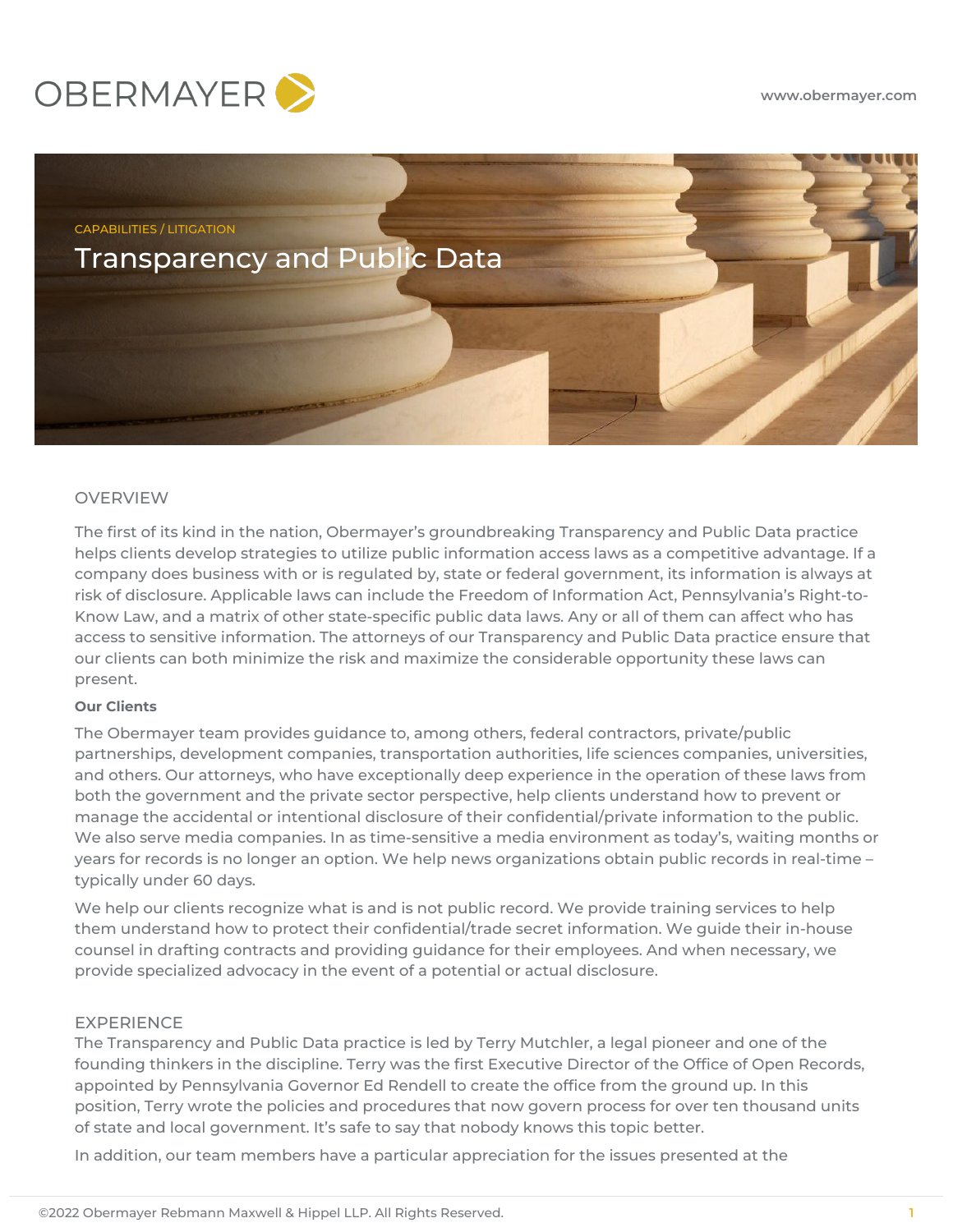

intersection of the media and open records law. Terry, a former award-winning investigative journalist and AP bureau chief, guides clients in the communication and crisis strategy that often accompanies litigation.

Because transparency laws are relatively new, and are evolving quickly, clients are frequently unaware that when they submit records to the state or local government, competitors may have access. We are often able to position their submissions to properly protect confidential and proprietary material and help them understand what records will be public as part of their submission.

In addition, transparency law topics frequently touch on a host of other legal issues, including intellectual property (trade secret, trade dress), First Amendment law (newsgathering, slander, libel, defamation), and data protection, data privacy, and white-collar investigations. The team is uniquely capable of advising clients in each of these situations. We work closely and cost-effectively with legal counsel from either within Obermayer, or from elsewhere.

Our team brings a compelling combination of thought equity and hands-on experience to this practice. First, we know that when clients are scrambling to protect confidential information, time is of the essence. We are responsive and fast. Our goal is to manage time, either by speeding up statutory deadlines for production or invoking an emergency stay to protect data.

Second, clients benefit from our experience, which is particularly valuable in such a new area of the law. As one example, since its passage in 2008, Pennsylvania's Right-to-Know law has been significantly expanded by a deep trove of case law guidance. Given this, individuals seeking information, or entities seeking to protect it, need more than an attorney who handles routine business issues. Without truly competent, experienced open records representation, a client is left to grapple with a relatively obscure process for which there is no equivalent in Pennsylvania jurisprudence.

Finally, and from a pragmatic standpoint, we are intimately familiar with the decision-makers in this field. Our consistent, steadfast and exceptional advocacy has been hailed by appellate and trial court judges in this state. In Pennsylvania, there isn't a single entity who regularly comes in contact with transparency law who isn't familiar with our team, our work, and our knowledge. Our clients benefit from all of this, and for the first time, can rely on experienced, knowledgeable professionals to help them manage what is increasingly the most valuable asset any business has: information.

## **ATTORNEYS**

### **Key Contacts**

**Terry Mutchler DADTNED** 215.665.3067 Terry.Mutchler@obermayer.com

#### **Evan P. Kramer**

ASSOCIATE 215.665.3051 evan.kramer@obermayer.com

## RELATED CAPABILITIES